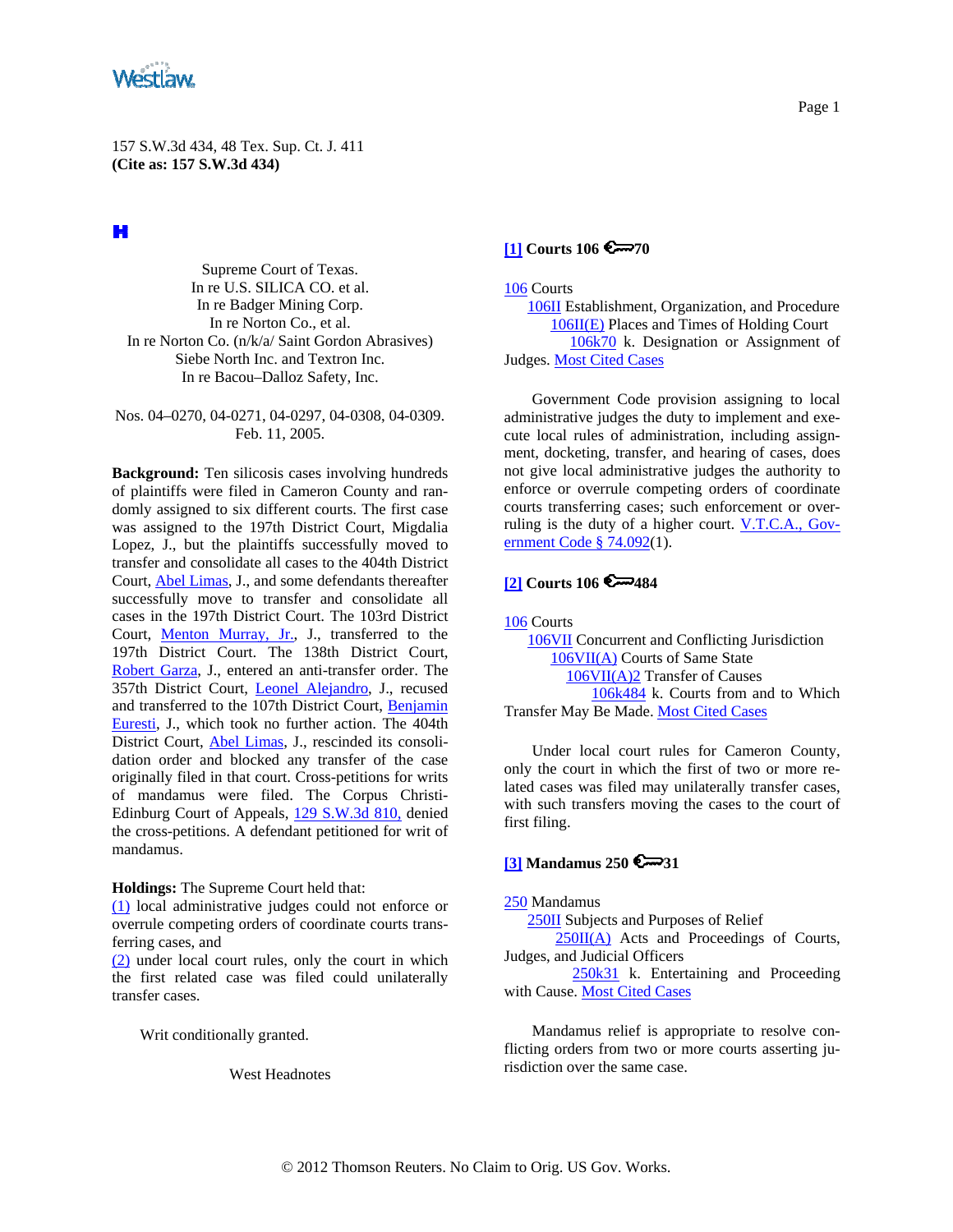# <span id="page-1-0"></span>**[4] Judges 227**  $\approx$ 29

### [227](http://www.westlaw.com/KeyNumber/Default.wl?rs=dfa1.0&vr=2.0&CMD=KEY&DocName=227) Judges

 [227III](http://www.westlaw.com/KeyNumber/Default.wl?rs=dfa1.0&vr=2.0&CMD=KEY&DocName=227III) Rights, Powers, Duties, and Liabilities [227k29](http://www.westlaw.com/KeyNumber/Default.wl?rs=dfa1.0&vr=2.0&CMD=KEY&DocName=227k29) k. Exercise of Powers in Different Courts. [Most Cited Cases](http://www.westlaw.com/Digest/Default.wl?rs=dfa1.0&vr=2.0&CMD=MCC&DocName=227k29)

Trial courts have broad discretion to exchange benches and enter orders on other cases in the same county, even without a formal order or transfer. [Vernon's Ann.Texas Const. Art. 5, § 11](http://www.westlaw.com/Find/Default.wl?rs=dfa1.0&vr=2.0&DB=1000301&DocName=TXCNART5S11&FindType=L); [V.T.C.A.,](http://www.westlaw.com/Find/Default.wl?rs=dfa1.0&vr=2.0&DB=1000176&DocName=TXGTS74.094&FindType=L)  [Government Code § 74.094](http://www.westlaw.com/Find/Default.wl?rs=dfa1.0&vr=2.0&DB=1000176&DocName=TXGTS74.094&FindType=L)(a); [Vernon's Ann.Texas](http://www.westlaw.com/Find/Default.wl?rs=dfa1.0&vr=2.0&DB=1005302&DocName=TXRRCPR330&FindType=L)  [Rules Civ.Proc., Rule 330\(h\)](http://www.westlaw.com/Find/Default.wl?rs=dfa1.0&vr=2.0&DB=1005302&DocName=TXRRCPR330&FindType=L).

**\*435** [Henry S. Platts,](http://www.westlaw.com/Find/Default.wl?rs=dfa1.0&vr=2.0&DB=PROFILER-WLD&DocName=0132557101&FindType=h) [David E. Sharp](http://www.westlaw.com/Find/Default.wl?rs=dfa1.0&vr=2.0&DB=PROFILER-WLD&DocName=0104451401&FindType=h), Beirne Maynard & Parsons, L.L.P., [Chester J. Makowski,](http://www.westlaw.com/Find/Default.wl?rs=dfa1.0&vr=2.0&DB=PROFILER-WLD&DocName=0257168001&FindType=h) [Keith](http://www.westlaw.com/Find/Default.wl?rs=dfa1.0&vr=2.0&DB=PROFILER-WLD&DocName=0139243001&FindType=h)  [N. Uhles,](http://www.westlaw.com/Find/Default.wl?rs=dfa1.0&vr=2.0&DB=PROFILER-WLD&DocName=0139243001&FindType=h) Royston Rayzor Vickery & Williams, L.L.P., Houston, and [David C. Garza,](http://www.westlaw.com/Find/Default.wl?rs=dfa1.0&vr=2.0&DB=PROFILER-WLD&DocName=0185416601&FindType=h) Garza & Garza, L.L.P., Brownsville, for Relator.

[Cynthia Hardy Smith,](http://www.westlaw.com/Find/Default.wl?rs=dfa1.0&vr=2.0&DB=PROFILER-WLD&DocName=0323126601&FindType=h) [Adam Tyler Fox,](http://www.westlaw.com/Find/Default.wl?rs=dfa1.0&vr=2.0&DB=PROFILER-WLD&DocName=0322640901&FindType=h) [Cynthia](http://www.westlaw.com/Find/Default.wl?rs=dfa1.0&vr=2.0&DB=PROFILER-WLD&DocName=0323126601&FindType=h)  [Hardy Smith,](http://www.westlaw.com/Find/Default.wl?rs=dfa1.0&vr=2.0&DB=PROFILER-WLD&DocName=0323126601&FindType=h) [Angela Clanton](http://www.westlaw.com/Find/Default.wl?rs=dfa1.0&vr=2.0&DB=PROFILER-WLD&DocName=0333908501&FindType=h), Strasburger & Price, L.L.P., and [William C. Dowdy III,](http://www.westlaw.com/Find/Default.wl?rs=dfa1.0&vr=2.0&DB=PROFILER-WLD&DocName=0322644401&FindType=h) Dallas, Hubert [Oxford III,](http://www.westlaw.com/Find/Default.wl?rs=dfa1.0&vr=2.0&DB=PROFILER-WLD&DocName=0247472801&FindType=h) Benckenstein & Oxford, L.L.P., Beau-mont, [Kenneth E. McKay](http://www.westlaw.com/Find/Default.wl?rs=dfa1.0&vr=2.0&DB=PROFILER-WLD&DocName=0155394801&FindType=h), Locke, Lidell & Sapp, L.L.P., [Eva D. Geer,](http://www.westlaw.com/Find/Default.wl?rs=dfa1.0&vr=2.0&DB=PROFILER-WLD&DocName=0297497601&FindType=h) Mayer Knight & Williams, LLP, [Gregory Michael Sullivan,](http://www.westlaw.com/Find/Default.wl?rs=dfa1.0&vr=2.0&DB=PROFILER-WLD&DocName=0163181901&FindType=h) [John Duff Cleland,](http://www.westlaw.com/Find/Default.wl?rs=dfa1.0&vr=2.0&DB=PROFILER-WLD&DocName=0325422801&FindType=h) [Jeffery Keith Gordon](http://www.westlaw.com/Find/Default.wl?rs=dfa1.0&vr=2.0&DB=PROFILER-WLD&DocName=0101303301&FindType=h), Andrews & Kurth, L.L.P., Houston, [Chris C. Pappas](http://www.westlaw.com/Find/Default.wl?rs=dfa1.0&vr=2.0&DB=PROFILER-WLD&DocName=0100375401&FindType=h), [Alan H. Marks,](http://www.westlaw.com/Find/Default.wl?rs=dfa1.0&vr=2.0&DB=PROFILER-WLD&DocName=0212066301&FindType=h) [Amy](http://www.westlaw.com/Find/Default.wl?rs=dfa1.0&vr=2.0&DB=PROFILER-WLD&DocName=0327633301&FindType=h)  [Dunn Taylor](http://www.westlaw.com/Find/Default.wl?rs=dfa1.0&vr=2.0&DB=PROFILER-WLD&DocName=0327633301&FindType=h), James Vincent Hewitt, Godwin Gruber, LLP, [George J. Kacal](http://www.westlaw.com/Find/Default.wl?rs=dfa1.0&vr=2.0&DB=PROFILER-WLD&DocName=0358257601&FindType=h), Kacal **\*436** Adams & Law, P.C., **Jeffrey Boyd Lucas**, Dunn Kacal Adams Pappas & Law, Houston, [Thomas B. Taylor,](http://www.westlaw.com/Find/Default.wl?rs=dfa1.0&vr=2.0&DB=PROFILER-WLD&DocName=0398823901&FindType=h) Taylor & Warren, L.L.P., and [Jack B. Manning,](http://www.westlaw.com/Find/Default.wl?rs=dfa1.0&vr=2.0&DB=PROFILER-WLD&DocName=0248154101&FindType=h) [Douglas T. Gosda](http://www.westlaw.com/Find/Default.wl?rs=dfa1.0&vr=2.0&DB=PROFILER-WLD&DocName=0177731801&FindType=h), and [William J. Cozort Jr.](http://www.westlaw.com/Find/Default.wl?rs=dfa1.0&vr=2.0&DB=PROFILER-WLD&DocName=0194501601&FindType=h), Manning Gosda & Arredondo, LLP, Houston, and [Jeffrey D. Roerig](http://www.westlaw.com/Find/Default.wl?rs=dfa1.0&vr=2.0&DB=PROFILER-WLD&DocName=0159427801&FindType=h), Roerig Oliveira & Fisher, Brownsville, [W. Bruce Williams](http://www.westlaw.com/Find/Default.wl?rs=dfa1.0&vr=2.0&DB=PROFILER-WLD&DocName=0139267801&FindType=h), Cotton Bledsoe Tighe & Dawson, P.C., Midland, [Lynne Miller Ford,](http://www.westlaw.com/Find/Default.wl?rs=dfa1.0&vr=2.0&DB=PROFILER-WLD&DocName=0155262101&FindType=h) Phillips & Akers, Houston, [Paul](http://www.westlaw.com/Find/Default.wl?rs=dfa1.0&vr=2.0&DB=PROFILER-WLD&DocName=0357999401&FindType=h)  [J. Holmes](http://www.westlaw.com/Find/Default.wl?rs=dfa1.0&vr=2.0&DB=PROFILER-WLD&DocName=0357999401&FindType=h), Paul J. Holmes, P.C., Beaumont, [Pamela](http://www.westlaw.com/Find/Default.wl?rs=dfa1.0&vr=2.0&DB=PROFILER-WLD&DocName=0232086501&FindType=h)  [Jean Neale Williams](http://www.westlaw.com/Find/Default.wl?rs=dfa1.0&vr=2.0&DB=PROFILER-WLD&DocName=0232086501&FindType=h), Irving, [William B. Coffey Jr.,](http://www.westlaw.com/Find/Default.wl?rs=dfa1.0&vr=2.0&DB=PROFILER-WLD&DocName=0338326901&FindType=h) Adams & Coffey, P.C., Beaumont, [Shawn Robert](http://www.westlaw.com/Find/Default.wl?rs=dfa1.0&vr=2.0&DB=PROFILER-WLD&DocName=0370957001&FindType=h)  [Redman](http://www.westlaw.com/Find/Default.wl?rs=dfa1.0&vr=2.0&DB=PROFILER-WLD&DocName=0370957001&FindType=h), [Mark C. Clemer](http://www.westlaw.com/Find/Default.wl?rs=dfa1.0&vr=2.0&DB=PROFILER-WLD&DocName=0102854001&FindType=h), Brown Sims, P.C., Houston, [Edward J. Hennessy](http://www.westlaw.com/Find/Default.wl?rs=dfa1.0&vr=2.0&DB=PROFILER-WLD&DocName=0147335901&FindType=h), Hennessy Gardner & Barth, Houston, [Willard M. Tinsley,](http://www.westlaw.com/Find/Default.wl?rs=dfa1.0&vr=2.0&DB=PROFILER-WLD&DocName=0104953101&FindType=h) Funderburk & Funder-burk, LLP, Houston, and [Rex N. Leach](http://www.westlaw.com/Find/Default.wl?rs=dfa1.0&vr=2.0&DB=PROFILER-WLD&DocName=0222828101&FindType=h), Atlas & Hall, McAllen, [David Brill,](http://www.westlaw.com/Find/Default.wl?rs=dfa1.0&vr=2.0&DB=PROFILER-WLD&DocName=0230140701&FindType=h) Brill & Associates, P.C., Curt Webb, Beck Redden & Secrest, L.L.P., Houston, and [Norton A. Colvin Jr.,](http://www.westlaw.com/Find/Default.wl?rs=dfa1.0&vr=2.0&DB=PROFILER-WLD&DocName=0168900401&FindType=h) [Robert Patrick Rodriguez,](http://www.westlaw.com/Find/Default.wl?rs=dfa1.0&vr=2.0&DB=PROFILER-WLD&DocName=0308612601&FindType=h) [Teri](http://www.westlaw.com/Find/Default.wl?rs=dfa1.0&vr=2.0&DB=PROFILER-WLD&DocName=0316826601&FindType=h)  [L. Danish,](http://www.westlaw.com/Find/Default.wl?rs=dfa1.0&vr=2.0&DB=PROFILER-WLD&DocName=0316826601&FindType=h) Rodriguez, Colvin & Chaney & Saenz,

LLP, Brownsville, [Dale Marett Holidy,](http://www.westlaw.com/Find/Default.wl?rs=dfa1.0&vr=2.0&DB=PROFILER-WLD&DocName=0256406401&FindType=h) Houston, [Boyd Wells,](http://www.westlaw.com/Find/Default.wl?rs=dfa1.0&vr=2.0&DB=PROFILER-WLD&DocName=0141429101&FindType=h) Wells Peyton Beard Greenberg Hunt, L.L.P., Beaumont, [Sharla J. Frost](http://www.westlaw.com/Find/Default.wl?rs=dfa1.0&vr=2.0&DB=PROFILER-WLD&DocName=0246145001&FindType=h), [James H. Powers,](http://www.westlaw.com/Find/Default.wl?rs=dfa1.0&vr=2.0&DB=PROFILER-WLD&DocName=0103415801&FindType=h) [Karen M. Alvarado](http://www.westlaw.com/Find/Default.wl?rs=dfa1.0&vr=2.0&DB=PROFILER-WLD&DocName=0149372601&FindType=h), Powers & Frost, L.L.P., Houston, [Terence M. Murphy](http://www.westlaw.com/Find/Default.wl?rs=dfa1.0&vr=2.0&DB=PROFILER-WLD&DocName=0248496501&FindType=h), and [Charles Christopher](http://www.westlaw.com/Find/Default.wl?rs=dfa1.0&vr=2.0&DB=PROFILER-WLD&DocName=0263351101&FindType=h)  [Groves,](http://www.westlaw.com/Find/Default.wl?rs=dfa1.0&vr=2.0&DB=PROFILER-WLD&DocName=0263351101&FindType=h) Jones Day, Dallas, [Richard P. Hogan Jr.](http://www.westlaw.com/Find/Default.wl?rs=dfa1.0&vr=2.0&DB=PROFILER-WLD&DocName=0211947901&FindType=h), and [Jennifer Bruch Hogan](http://www.westlaw.com/Find/Default.wl?rs=dfa1.0&vr=2.0&DB=PROFILER-WLD&DocName=0126393701&FindType=h), Hogan & Hogan, L.L.P., Houston, [Jerry C. Parker,](http://www.westlaw.com/Find/Default.wl?rs=dfa1.0&vr=2.0&DB=PROFILER-WLD&DocName=0171439401&FindType=h) Sammons & Parker, P.C., Tyler, [Kent M. Adams](http://www.westlaw.com/Find/Default.wl?rs=dfa1.0&vr=2.0&DB=PROFILER-WLD&DocName=0111713401&FindType=h), Adams & Coffey, P.C., and [Ellen G. Reynard,](http://www.westlaw.com/Find/Default.wl?rs=dfa1.0&vr=2.0&DB=PROFILER-WLD&DocName=0146392001&FindType=h) Adams Coffee & Duesler, Beau-mont, [Ewing Edben Sikes III,](http://www.westlaw.com/Find/Default.wl?rs=dfa1.0&vr=2.0&DB=PROFILER-WLD&DocName=0135753101&FindType=h) Royston, Rayzor, Vickery & Williams, L.L.P., Brownsville, [Andrew S.](http://www.westlaw.com/Find/Default.wl?rs=dfa1.0&vr=2.0&DB=PROFILER-WLD&DocName=0161317201&FindType=h)  [Oretsky,](http://www.westlaw.com/Find/Default.wl?rs=dfa1.0&vr=2.0&DB=PROFILER-WLD&DocName=0161317201&FindType=h) Davis Oretsky & Guilfoyle, Houston, [Thomas B. Taylor,](http://www.westlaw.com/Find/Default.wl?rs=dfa1.0&vr=2.0&DB=PROFILER-WLD&DocName=0248036901&FindType=h) Taylor & Warren, L.L.P., Hous-ton, [David Craig Landin](http://www.westlaw.com/Find/Default.wl?rs=dfa1.0&vr=2.0&DB=PROFILER-WLD&DocName=0198060501&FindType=h), [Lori Elliott Jarvis](http://www.westlaw.com/Find/Default.wl?rs=dfa1.0&vr=2.0&DB=PROFILER-WLD&DocName=0350657701&FindType=h), Paul [Oliver Wickes,](http://www.westlaw.com/Find/Default.wl?rs=dfa1.0&vr=2.0&DB=PROFILER-WLD&DocName=0168538201&FindType=h) and [Clinton David Howie](http://www.westlaw.com/Find/Default.wl?rs=dfa1.0&vr=2.0&DB=PROFILER-WLD&DocName=0328579201&FindType=h), Hunton & Williams, LLP, Richmond, VA, Hubert A. Crouch [III,](http://www.westlaw.com/Find/Default.wl?rs=dfa1.0&vr=2.0&DB=PROFILER-WLD&DocName=0141590201&FindType=h) Crouch & Ramey, L.L.P., Dallas, [Ryan A. Bea](http://www.westlaw.com/Find/Default.wl?rs=dfa1.0&vr=2.0&DB=PROFILER-WLD&DocName=0103271201&FindType=h)[son,](http://www.westlaw.com/Find/Default.wl?rs=dfa1.0&vr=2.0&DB=PROFILER-WLD&DocName=0103271201&FindType=h) Beason Willingham, LLP, Houston, [Dulcie](http://www.westlaw.com/Find/Default.wl?rs=dfa1.0&vr=2.0&DB=PROFILER-WLD&DocName=0252901001&FindType=h)  [Green Wink](http://www.westlaw.com/Find/Default.wl?rs=dfa1.0&vr=2.0&DB=PROFILER-WLD&DocName=0252901001&FindType=h), Haynes & Boone, LLP, Houston, John [R. Robinson](http://www.westlaw.com/Find/Default.wl?rs=dfa1.0&vr=2.0&DB=PROFILER-WLD&DocName=0319311601&FindType=h), Johnson & Sylvan, P.C., Dallas, [Michael Scott Pyle,](http://www.westlaw.com/Find/Default.wl?rs=dfa1.0&vr=2.0&DB=PROFILER-WLD&DocName=0336374801&FindType=h) [John Philip Parsons](http://www.westlaw.com/Find/Default.wl?rs=dfa1.0&vr=2.0&DB=PROFILER-WLD&DocName=0294046801&FindType=h), Forman, Perry, Watkins, Krutz & Tardy, L.L.P., Dallas, [Thomas W. Tardy III,](http://www.westlaw.com/Find/Default.wl?rs=dfa1.0&vr=2.0&DB=PROFILER-WLD&DocName=0127666401&FindType=h) Jackson, MS, Anthony E. [Pletcher,](http://www.westlaw.com/Find/Default.wl?rs=dfa1.0&vr=2.0&DB=PROFILER-WLD&DocName=0153873101&FindType=h) Huseman & Pletcher, Corpus Christi, [Erin](http://www.westlaw.com/Find/Default.wl?rs=dfa1.0&vr=2.0&DB=PROFILER-WLD&DocName=0158624001&FindType=h)  [Patterson](http://www.westlaw.com/Find/Default.wl?rs=dfa1.0&vr=2.0&DB=PROFILER-WLD&DocName=0158624001&FindType=h), Adams & Reese, L.L.P., Houston, R. [Stephen Ferrell,](http://www.westlaw.com/Find/Default.wl?rs=dfa1.0&vr=2.0&DB=PROFILER-WLD&DocName=0250851001&FindType=h) Giessel Barker & Lyman, P.C., Houston, [Deborah A. Newman](http://www.westlaw.com/Find/Default.wl?rs=dfa1.0&vr=2.0&DB=PROFILER-WLD&DocName=0167054601&FindType=h) and Roger Henry [Nebel,](http://www.westlaw.com/Find/Default.wl?rs=dfa1.0&vr=2.0&DB=PROFILER-WLD&DocName=0319855601&FindType=h) Forman, Perry, Watkins, Krutz & Tardy, LLP, Houston, [Clinton Eugene Phillips,](http://www.westlaw.com/Find/Default.wl?rs=dfa1.0&vr=2.0&DB=PROFILER-WLD&DocName=0109349601&FindType=h) Johnson Ferguson Pipkin & Phillips, Houston, [Charles A. Green](http://www.westlaw.com/Find/Default.wl?rs=dfa1.0&vr=2.0&DB=PROFILER-WLD&DocName=0134715901&FindType=h) and [Timothy Dewayne Ammons,](http://www.westlaw.com/Find/Default.wl?rs=dfa1.0&vr=2.0&DB=PROFILER-WLD&DocName=0316867601&FindType=h) Cowles & Thompson, P.C., Dallas, [Robert G. Newman](http://www.westlaw.com/Find/Default.wl?rs=dfa1.0&vr=2.0&DB=PROFILER-WLD&DocName=0101100001&FindType=h), Fulbright & Jawor-ski L.L.P., San Antonio, [Patrick M. Martinez,](http://www.westlaw.com/Find/Default.wl?rs=dfa1.0&vr=2.0&DB=PROFILER-WLD&DocName=0194668301&FindType=h) Hermansen McKibben Woosley & Villarreal, L.L.P., Corpus Christi, [Jeff Shaver,](http://www.westlaw.com/Find/Default.wl?rs=dfa1.0&vr=2.0&DB=PROFILER-WLD&DocName=0159724001&FindType=h) Sammons & Parker, Houston, Jeffrey D. Roberts, Roberts Markel, Guerry, P.C., Houston, [Frank N. Luccia](http://www.westlaw.com/Find/Default.wl?rs=dfa1.0&vr=2.0&DB=PROFILER-WLD&DocName=0104720301&FindType=h), and Cathryn Ann [Adams](http://www.westlaw.com/Find/Default.wl?rs=dfa1.0&vr=2.0&DB=PROFILER-WLD&DocName=0355708601&FindType=h), Luccia & Evans, L.L.P., Houston, Robert E. [Thackston](http://www.westlaw.com/Find/Default.wl?rs=dfa1.0&vr=2.0&DB=PROFILER-WLD&DocName=0155567101&FindType=h) and [Stephanie L. Spardone,](http://www.westlaw.com/Find/Default.wl?rs=dfa1.0&vr=2.0&DB=PROFILER-WLD&DocName=0244603801&FindType=h) Hawkins, Parnell & Thackston, L.L.P., Dallas, Barbara Jane [Barron,](http://www.westlaw.com/Find/Default.wl?rs=dfa1.0&vr=2.0&DB=PROFILER-WLD&DocName=0161216001&FindType=h) Mehaffy & Weber, Beaumont, Richard [Reyna,](http://www.westlaw.com/Find/Default.wl?rs=dfa1.0&vr=2.0&DB=PROFILER-WLD&DocName=0342756001&FindType=h) Brock & Person, P.C., San Antonio, [Robert J.](http://www.westlaw.com/Find/Default.wl?rs=dfa1.0&vr=2.0&DB=PROFILER-WLD&DocName=0102763101&FindType=h)  [Rose,](http://www.westlaw.com/Find/Default.wl?rs=dfa1.0&vr=2.0&DB=PROFILER-WLD&DocName=0102763101&FindType=h) Timaeus & Rose, L.L.P., Beaumont, [Carl](http://www.westlaw.com/Find/Default.wl?rs=dfa1.0&vr=2.0&DB=PROFILER-WLD&DocName=0256609901&FindType=h)  [Dawson,](http://www.westlaw.com/Find/Default.wl?rs=dfa1.0&vr=2.0&DB=PROFILER-WLD&DocName=0256609901&FindType=h) Ryan & Dawson, Houston, [Juan A. Magal](http://www.westlaw.com/Find/Default.wl?rs=dfa1.0&vr=2.0&DB=PROFILER-WLD&DocName=0137502101&FindType=h)[lanes,](http://www.westlaw.com/Find/Default.wl?rs=dfa1.0&vr=2.0&DB=PROFILER-WLD&DocName=0137502101&FindType=h) [Gilberto Hinojosa,](http://www.westlaw.com/Find/Default.wl?rs=dfa1.0&vr=2.0&DB=PROFILER-WLD&DocName=0117235701&FindType=h) Magallanas & Hinojosa, P.C., and [Armando Roberto Villalobos,](http://www.westlaw.com/Find/Default.wl?rs=dfa1.0&vr=2.0&DB=PROFILER-WLD&DocName=0166147401&FindType=h) Brownsville, [Alan G. Sampson](http://www.westlaw.com/Find/Default.wl?rs=dfa1.0&vr=2.0&DB=PROFILER-WLD&DocName=0135556501&FindType=h), Benckenstein & Oxford, Beaumont, [Clarence Thomas Valentine Jr.,](http://www.westlaw.com/Find/Default.wl?rs=dfa1.0&vr=2.0&DB=PROFILER-WLD&DocName=0161749101&FindType=h) [James Odis](http://www.westlaw.com/Find/Default.wl?rs=dfa1.0&vr=2.0&DB=PROFILER-WLD&DocName=0356380701&FindType=h)  [Blackwell III](http://www.westlaw.com/Find/Default.wl?rs=dfa1.0&vr=2.0&DB=PROFILER-WLD&DocName=0356380701&FindType=h), Daw & Ray, P.C., Houston, and [Michael Ray Walzel](http://www.westlaw.com/Find/Default.wl?rs=dfa1.0&vr=2.0&DB=PROFILER-WLD&DocName=0214150801&FindType=h), Stevens, Baldo & Freeman, Beaumont, [Cortlan Howard Maddux,](http://www.westlaw.com/Find/Default.wl?rs=dfa1.0&vr=2.0&DB=PROFILER-WLD&DocName=0304329401&FindType=h) Houston, Gerry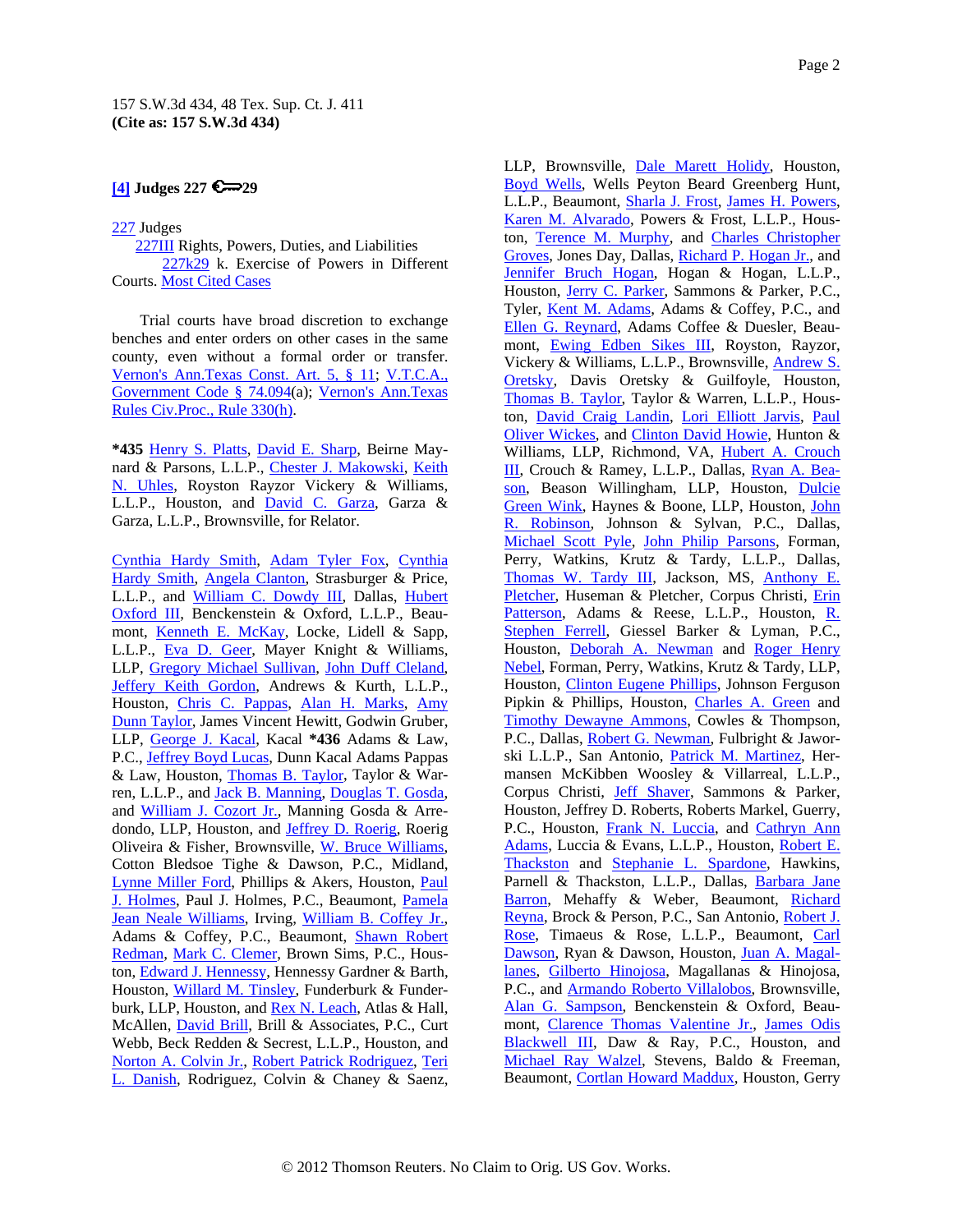<span id="page-2-0"></span>Lowery, [Robert G. Newman,](http://www.westlaw.com/Find/Default.wl?rs=dfa1.0&vr=2.0&DB=PROFILER-WLD&DocName=0101100001&FindType=h) Fulbright & Jaworski L.L.P., San Antonio, [Joe Michael Dodson,](http://www.westlaw.com/Find/Default.wl?rs=dfa1.0&vr=2.0&DB=PROFILER-WLD&DocName=0131805001&FindType=h) Dodson Law Offices, P.C., Beaumont, [Harold Hudson Henley](http://www.westlaw.com/Find/Default.wl?rs=dfa1.0&vr=2.0&DB=PROFILER-WLD&DocName=0302425701&FindType=h) and [Geoffrey Justin Henley,](http://www.westlaw.com/Find/Default.wl?rs=dfa1.0&vr=2.0&DB=PROFILER-WLD&DocName=0373191101&FindType=h) Henley & Henley, P.C., Dallas, [Steve A. Bryant](http://www.westlaw.com/Find/Default.wl?rs=dfa1.0&vr=2.0&DB=PROFILER-WLD&DocName=0116899901&FindType=h), Steve A. **\*437** Bryant & Associates, P.C., Houston, for Real Parties.

#### PER CURIAM.

Ten silicosis cases involving hundreds of plaintiffs were filed in Cameron County and randomly assigned to six different courts. At the behest of different parties, three judges issued conflicting orders asserting jurisdiction over cases in their own courts or others. Because the Cameron County local rules permit a unilateral transfer only by the court where the first case was filed, we conditionally grant a writ of mandamus directing the others to vacate orders forbidding that transfer.

On May 30, 2003, a single attorney filed ten silicosis lawsuits in Cameron County. The allegations in each were identical, as were the 82 defendants. Only the plaintiffs varied—each suit included about 70, for a total of almost 700.

The cases were randomly assigned among the six district courts in Cameron County. Though all were file-stamped with the same time, consecutive cause numbers indicate the first case filed was assigned to the 197th District Court (Judge Migdalia Lopez presiding).

Thereafter ensued a scramble for possession. First on the field were the plaintiffs, who kicked things off by moving to transfer and consolidate all ten cases in the 404th District Court (Judge Abel Limas presiding). That motion was granted on January 6th.

Close behind came some of the defendants, who countered by moving to consolidate all ten cases in the 197th District Court, where the first case was filed. That motion, too, was granted on January 7th.

The reaction of the remaining courts varied. The 103rd District Court (Judge Menton Murray, Jr. presiding) took the second option, lateraling cases to the 197th District Court. The 138th District Court (Judge Robert Garza presiding) blocked, entering an antitransfer order because no one had requested his consent. The 357th District Court (Judge Leonel Alejandro presiding) punted, signing a recusal order and transferring cases to the local administrative judge. That court, the 107th District Court (Judge Benjamin Euresti presiding), remained on the sidelines, taking neither offensive nor defensive action in the proceedings.

At this point, some of the contestants reversed field. Judge Limas rescinded his original consolidation order, but also signed an order blocking any transfer of the case originally filed in his court. Eventually, the plaintiffs followed suit, seeking to return all cases to the courts where originally filed, except for those transferred by recusal from the 357th.

[\[1\]](#page-0-0) Unable to determine the winner of these jurisdictional contests, the relators sought mandamus relief from the Thirteenth Court of Appeals. That court declined to referee, holding the proper umpire was the local administrative judge.  $129$  S.W.3d 810, [814.](http://www.westlaw.com/Find/Default.wl?rs=dfa1.0&vr=2.0&DB=4644&FindType=Y&ReferencePositionType=S&SerialNum=2004246977&ReferencePosition=814) The court of appeals relied on a provision of the Texas Government Code that assigns to local administrative judges the statutory duty (among others) to "implement and execute the local rules of administration, including the assignment, docketing, transfer, and hearing of cases." [Tex. Gov't Code § 74.092](http://www.westlaw.com/Find/Default.wl?rs=dfa1.0&vr=2.0&DB=1000176&DocName=TXGTS74.092&FindType=L)(1).

We disagree that this statute gives local administrative judges authority to review and reverse conflicting rulings of coordinate courts like those issued here. While the local administrative judge may transfer cases pursuant to local rules, enforcing or overruling competing orders is the duty of a higher court.

**\*438** [\[2\]](#page-0-0) In this case, the Cameron County rules allow transfer of related cases to the court in which filing was first made without the consent of any other judge:

Whenever any pending case is so related to another case previously filed in or disposed of by another District Court of Cameron County that a transfer of the later case to such other court would facilitate orderly and efficient disposition of the litigation, the Judge of the court in which the earlier case is or was pending may, on notice and hearing, transfer the later case to such court.

Cameron County Civ.Ct. R. 1.1(f)(2). The local rules permit the first-filed case to be transferred to a court with a later-filed case, but only with the first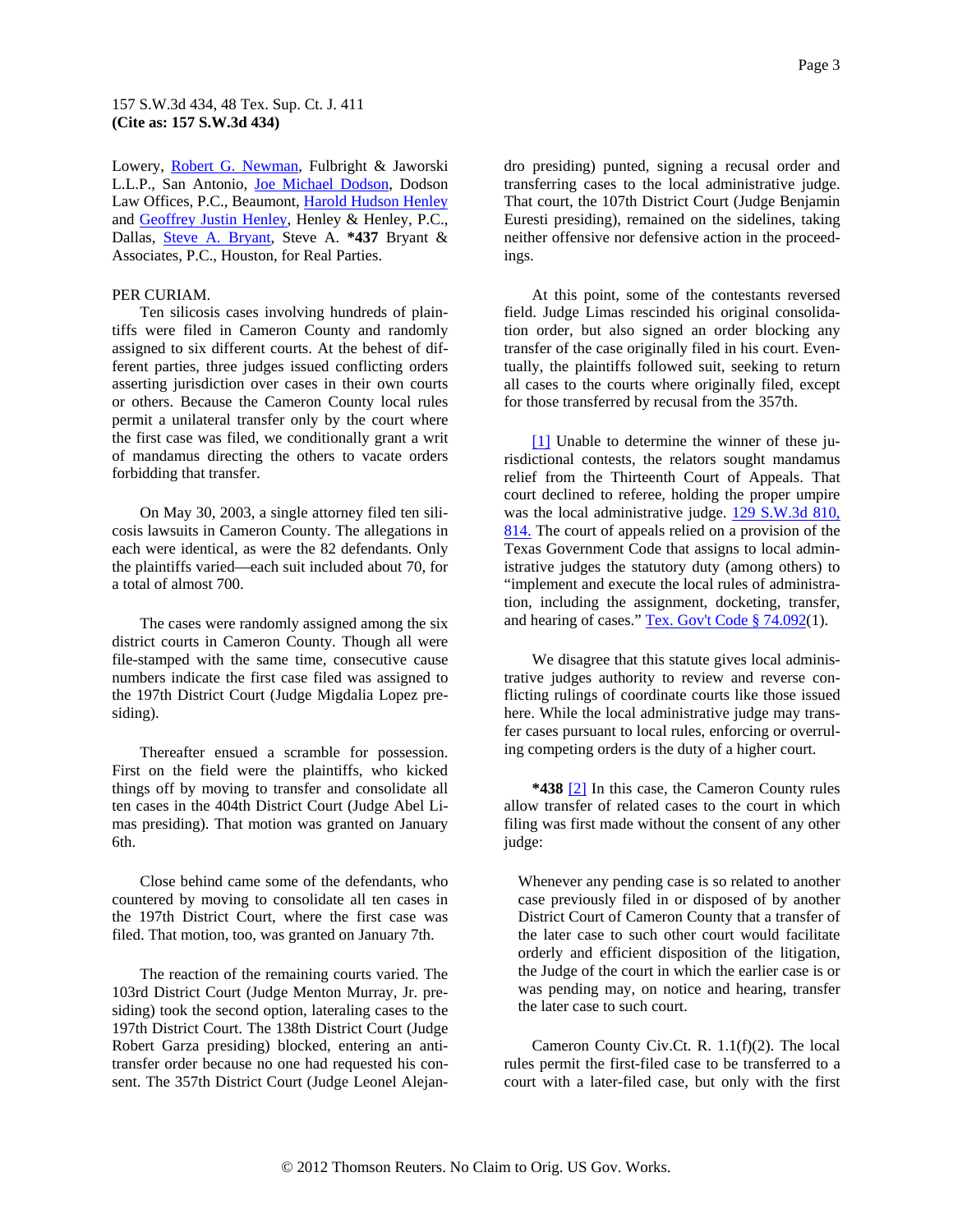<span id="page-3-0"></span>judge's consent:

In the event that an assigned case is subject to the provisions of paragraphs  $1.1(f)(2)$  and (3) and the earlier case is still pending, the judge of the court wherein the later case is pending may on notice and hearing order the earlier case transferred to the later court provided that the judge of the court wherein the earlier case is assigned consents.

*Id.* at 1.1(f)(5). Under these rules, only the 197th court could transfer cases unilaterally.

As the relators challenge only the conflicting transfer orders, the propriety of consolidating such a large number of claims is not before us. *See [In re Van](http://www.westlaw.com/Find/Default.wl?rs=dfa1.0&vr=2.0&DB=4644&FindType=Y&ReferencePositionType=S&SerialNum=2004994342&ReferencePosition=207)  [Waters & Rogers, Inc.,](http://www.westlaw.com/Find/Default.wl?rs=dfa1.0&vr=2.0&DB=4644&FindType=Y&ReferencePositionType=S&SerialNum=2004994342&ReferencePosition=207)* [145 S.W.3d 203, 207–10](http://www.westlaw.com/Find/Default.wl?rs=dfa1.0&vr=2.0&DB=4644&FindType=Y&ReferencePositionType=S&SerialNum=2004994342&ReferencePosition=207)  [\(Tex.2004\)](http://www.westlaw.com/Find/Default.wl?rs=dfa1.0&vr=2.0&DB=4644&FindType=Y&ReferencePositionType=S&SerialNum=2004994342&ReferencePosition=207) (holding consolidation was abuse of discretion based on "Maryland factors"); *see also [In re](http://www.westlaw.com/Find/Default.wl?rs=dfa1.0&vr=2.0&DB=713&FindType=Y&ReferencePositionType=S&SerialNum=1997238315&ReferencePosition=40)  [Bennett,](http://www.westlaw.com/Find/Default.wl?rs=dfa1.0&vr=2.0&DB=713&FindType=Y&ReferencePositionType=S&SerialNum=1997238315&ReferencePosition=40)* [960 S.W.2d 35, 40 \(Tex.1997\)](http://www.westlaw.com/Find/Default.wl?rs=dfa1.0&vr=2.0&DB=713&FindType=Y&ReferencePositionType=S&SerialNum=1997238315&ReferencePosition=40) (holding that a scheme designed to subvert random case assignment "breeds disrespect for and threatens the integrity of our judicial system.").

While we have encouraged consolidation for pretrial purposes (most recently pursuant to legislative mandate), we have avoided placing such decisions in the hands of one of the players. See generally **Tex.** [Gov't Code § 74.161–](http://www.westlaw.com/Find/Default.wl?rs=dfa1.0&vr=2.0&DB=1000176&DocName=TXGTS74.161&FindType=L)63; Tex.R. Jud. Admin. 11.4(h) (appointment by regional administrative judge), 13.3 (appointment by multidistrict litigation panel). Local consolidation rules have made similar arrangements to avoid the awkward problem of one court taking a case from another. *See, e.g., [CSR Ltd. v. Link,](http://www.westlaw.com/Find/Default.wl?rs=dfa1.0&vr=2.0&DB=713&FindType=Y&ReferencePositionType=S&SerialNum=1996136185&ReferencePosition=594)* [925](http://www.westlaw.com/Find/Default.wl?rs=dfa1.0&vr=2.0&DB=713&FindType=Y&ReferencePositionType=S&SerialNum=1996136185&ReferencePosition=594)  [S.W.2d 591, 594 \(Tex.1996\)](http://www.westlaw.com/Find/Default.wl?rs=dfa1.0&vr=2.0&DB=713&FindType=Y&ReferencePositionType=S&SerialNum=1996136185&ReferencePosition=594) (noting adoption by Harris County courts of rules for and appointment of presiding judge in asbestos cases).

But the only issue before us is which court, if any, could unilaterally transfer to itself related Cameron County cases. Accordingly, we do not address whether the transfers here would (as the local rules also require) "facilitate orderly and efficient disposition of the litigation." Cameron County Civ.Ct. R.  $1.1(f)(2)$ .

[\[3\]](#page-0-0) We have long held that mandamus relief is appropriate to resolve conflicting orders from two or more courts asserting jurisdiction over the same case. *See [Bigham v. Dempster,](http://www.westlaw.com/Find/Default.wl?rs=dfa1.0&vr=2.0&DB=713&FindType=Y&ReferencePositionType=S&SerialNum=1995125194&ReferencePosition=428)* [901 S.W.2d 424, 428](http://www.westlaw.com/Find/Default.wl?rs=dfa1.0&vr=2.0&DB=713&FindType=Y&ReferencePositionType=S&SerialNum=1995125194&ReferencePosition=428)  [\(Tex.1995\)](http://www.westlaw.com/Find/Default.wl?rs=dfa1.0&vr=2.0&DB=713&FindType=Y&ReferencePositionType=S&SerialNum=1995125194&ReferencePosition=428) (granting mandamus relief from "conflicting orders issued from different district courts"); *see also [Abor v. Black,](http://www.westlaw.com/Find/Default.wl?rs=dfa1.0&vr=2.0&DB=713&FindType=Y&ReferencePositionType=S&SerialNum=1985137326&ReferencePosition=567)* [695 S.W.2d 564, 567](http://www.westlaw.com/Find/Default.wl?rs=dfa1.0&vr=2.0&DB=713&FindType=Y&ReferencePositionType=S&SerialNum=1985137326&ReferencePosition=567)  [\(Tex.1985\);](http://www.westlaw.com/Find/Default.wl?rs=dfa1.0&vr=2.0&DB=713&FindType=Y&ReferencePositionType=S&SerialNum=1985137326&ReferencePosition=567) *[Curtis v. Gibbs,](http://www.westlaw.com/Find/Default.wl?rs=dfa1.0&vr=2.0&DB=713&FindType=Y&ReferencePositionType=S&SerialNum=1974131896&ReferencePosition=267)* [511 S.W.2d 263, 267](http://www.westlaw.com/Find/Default.wl?rs=dfa1.0&vr=2.0&DB=713&FindType=Y&ReferencePositionType=S&SerialNum=1974131896&ReferencePosition=267)  [\(Tex.1974\).](http://www.westlaw.com/Find/Default.wl?rs=dfa1.0&vr=2.0&DB=713&FindType=Y&ReferencePositionType=S&SerialNum=1974131896&ReferencePosition=267) Accordingly, mandamus is appropriate here.

The relators also challenge certain interim orders signed by the 404th and 138th District Courts that set trial dates, ordered mediation, and set aside a number of default judgments. Relators argue that any orders signed after the consolidation in the 197th District Court are void.

We disagree that all orders signed by a transferring court after transfer are void; many are not. *See, e.g.,* **\*439**[Tex. Fam.Code § 155.005\(](http://www.westlaw.com/Find/Default.wl?rs=dfa1.0&vr=2.0&DB=1000175&DocName=TXFAS155.005&FindType=L)a) (providing transferring court retains jurisdiction to render temporary orders); Tex.R. Jud. Admin. 13.5(b) (providing transferring court in multidistrict litigation may make further orders on certain conditions); *[In re](http://www.westlaw.com/Find/Default.wl?rs=dfa1.0&vr=2.0&DB=713&FindType=Y&ReferencePositionType=S&SerialNum=1997238315&ReferencePosition=40)  [Bennett,](http://www.westlaw.com/Find/Default.wl?rs=dfa1.0&vr=2.0&DB=713&FindType=Y&ReferencePositionType=S&SerialNum=1997238315&ReferencePosition=40)* [960 S.W.2d 35, 40 \(Tex.1997\)](http://www.westlaw.com/Find/Default.wl?rs=dfa1.0&vr=2.0&DB=713&FindType=Y&ReferencePositionType=S&SerialNum=1997238315&ReferencePosition=40) (holding trial court retained power to sanction litigant after removal to federal court). This is especially true here because the transfers involved district courts in a single county.

[\[4\]](#page-1-0) Trial courts have broad discretion to exchange benches and enter orders on other cases in the same county, even without a formal order or transfer. Tex. Const. art. V,  $\S 11$  ("The District Judges may exchange districts, or hold courts for each other when they may deem it expedient"); [Tex. Gov't Code §](http://www.westlaw.com/Find/Default.wl?rs=dfa1.0&vr=2.0&DB=1000176&DocName=TXGTS74.094&FindType=L)   $74.094(a)$  $74.094(a)$ ; [Tex.R. Civ. P. 330\(h\)](http://www.westlaw.com/Find/Default.wl?rs=dfa1.0&vr=2.0&DB=1005302&DocName=TXRRCPR330&FindType=L) (providing that in multi-court counties "any judge may hear and determine motions, ... and all preliminary matters, questions and proceedings and may enter judgment or order thereon in the court in which the case is pending without having the case transferred to the court of the judge acting"); *[In re Houston Lighting & Power](http://www.westlaw.com/Find/Default.wl?rs=dfa1.0&vr=2.0&DB=713&FindType=Y&ReferencePositionType=S&SerialNum=1998177678&ReferencePosition=673)  [Co.,](http://www.westlaw.com/Find/Default.wl?rs=dfa1.0&vr=2.0&DB=713&FindType=Y&ReferencePositionType=S&SerialNum=1998177678&ReferencePosition=673)* [976 S.W.2d 671, 673 \(Tex.1998\).](http://www.westlaw.com/Find/Default.wl?rs=dfa1.0&vr=2.0&DB=713&FindType=Y&ReferencePositionType=S&SerialNum=1998177678&ReferencePosition=673) Given the broad powers district courts have to act for one another, we do not agree that these orders were entered without jurisdiction.

We need not decide whether some post-transfer orders in cases transferred intra-county may qualify among the "rare circumstances" that render an order void rather than merely voidable. *[Mapco, Inc. v.](http://www.westlaw.com/Find/Default.wl?rs=dfa1.0&vr=2.0&DB=713&FindType=Y&ReferencePositionType=S&SerialNum=1990046461&ReferencePosition=703)  [Forrest,](http://www.westlaw.com/Find/Default.wl?rs=dfa1.0&vr=2.0&DB=713&FindType=Y&ReferencePositionType=S&SerialNum=1990046461&ReferencePosition=703)* [795 S.W.2d 700, 703 \(Tex.1990\)](http://www.westlaw.com/Find/Default.wl?rs=dfa1.0&vr=2.0&DB=713&FindType=Y&ReferencePositionType=S&SerialNum=1990046461&ReferencePosition=703). Here, the relators do not argue that the 197th District Court would be hampered by or unable to rescind any of the orders. Thus, we decline to grant mandamus relief